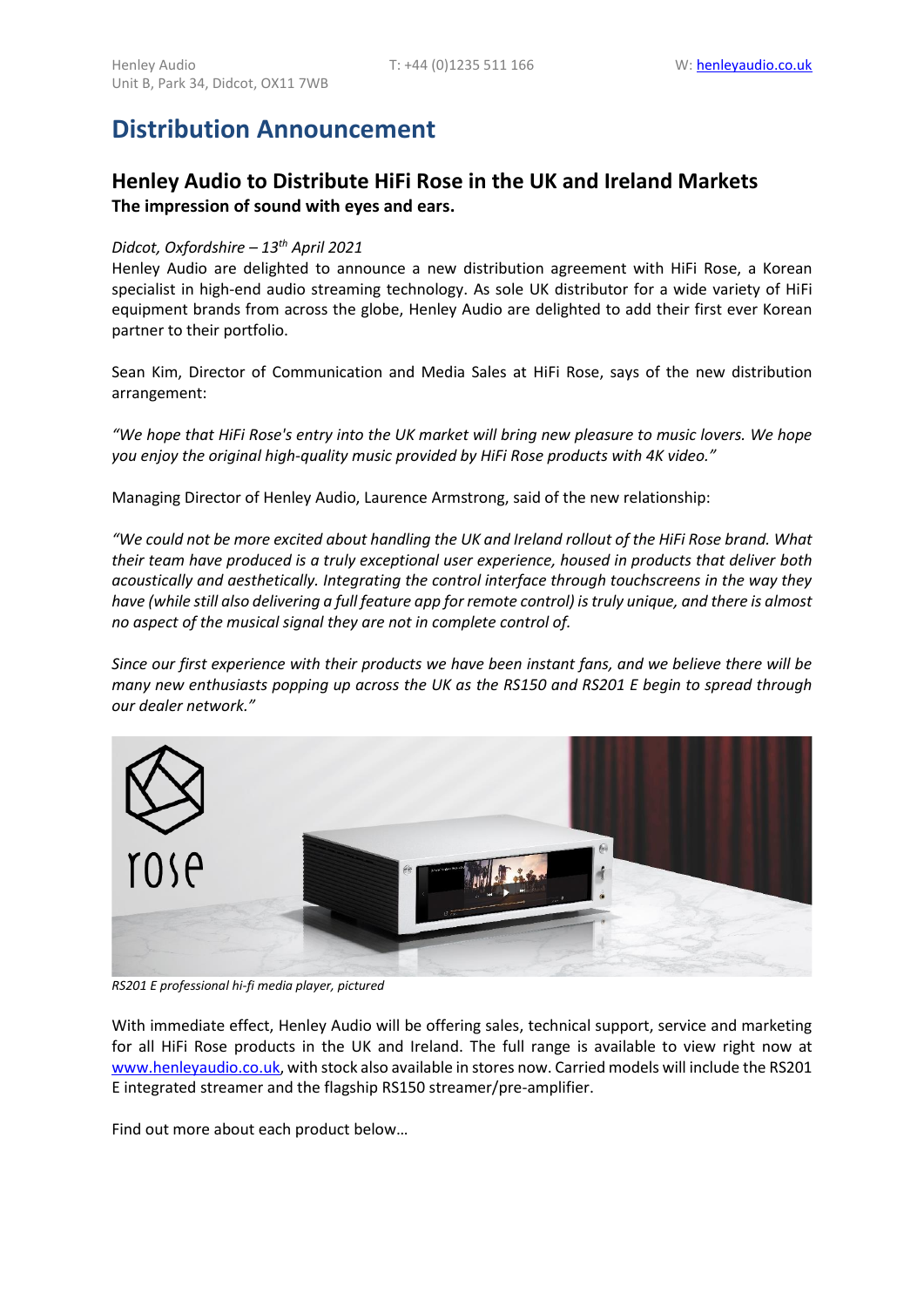## **RS201 E**

*Professional Hi-Fi Media Player*

#### **£1,749.00 SRP**



The RS201 E from HiFi Rose is the ultimate music streamer, DAC and amplifier. Housed within a minimalist, sturdy enclosure and boasting a desk-friendly footprint, the opportunities on offer from the RS201 E put it in a class of its own. With a rich sound quality and elegant user experience, it may be the most innovative all-in-one product the hi-fi world has ever encountered.

Key features include:

- $\checkmark$  8.8" wide multi-touch touchscreen
- $\checkmark$  Support for digital audio playback up-to 32-bit / 384KHz (PCM) and DSD256 (Native DSD)
- ✓ Stream music from your network or attached devices through the Rose OS MUSIC app
- ✓ Airplay, Roon Ready and Spotify Connect streaming included
- $\checkmark$  Integrated apps for Qobuz and Tidal
- $\checkmark$  MQA certified device (full decoding)
- $\checkmark$  Bespoke Rose OS apps give access to video services, podcasts and radio playback
- $\checkmark$  Playback or rip CDs from external optical drives, connected by USB (drive not included)
- ✓ Manually adjust output settings to suit the RS201 E to your needs
- $\checkmark$  Built-in 100W power amplifier, capable of driving speaker loads from 4 16 $\Omega$
- $\checkmark$  Additional inputs for Line or Digital devices
- $\checkmark$  HDMI output for 4K video output to a connected TV (via Tidal, Rose Tube or Video apps)
- $\checkmark$  Wi-Fi, ethernet and Bluetooth 4.0 (AD2DP SINK, AVRCP) connectivity
- ✓ Space for built-in (SATA), Micro SD or USB storage devices
- $\checkmark$  Full-feature app available for iOS and Android devices
- ✓ Bluetooth remote control included

#### VIEW [RS201 E BROCHURE](https://www.henleyaudio.co.uk/shop/product/viewfile?FileId=6046&ProductId=1185)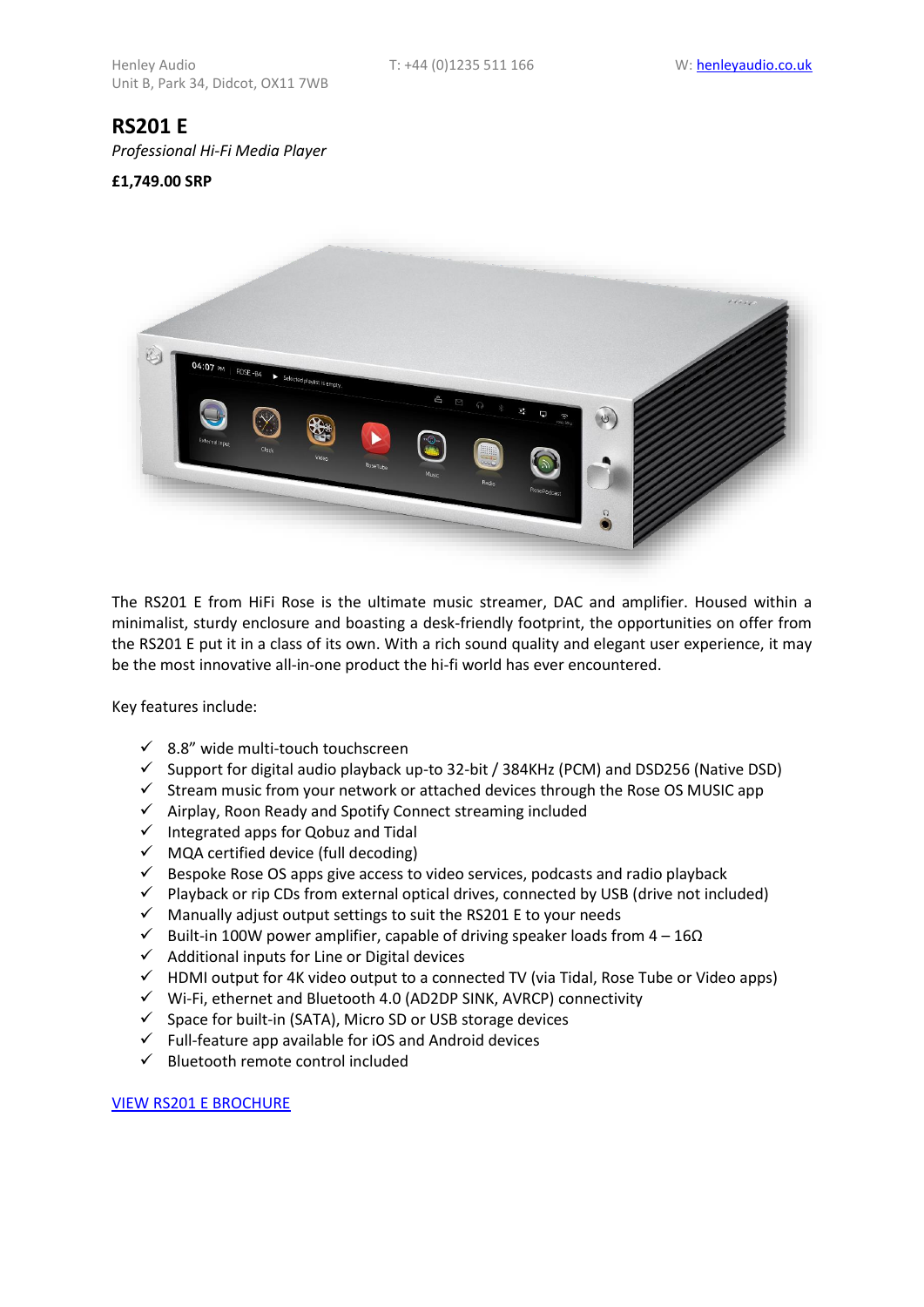### **RS150**

*High-performance network streamer*

#### **£3,899.00 SRP**



The RS150 from HiFi Rose is a true high-end device. From its elegant, sturdy aluminium construction through its extensive DAC functions and on to its bespoke transformer design – no element of this prestigious product is left to chance. The RS150 is guaranteed to deliver industry leading sound and benefits from Rose OS, a bespoke operating system that delivers a control interface and feature-set that is second-to-none.

Key features include:

- ✓ 14.9" wide HD IPS Touch Screen LCD
- $\checkmark$  Hexacore CPU and Mali-T864 GPU for a seamless software experience
- ✓ Asahi Kasei VERITA AK4499EQ DAC with support for VELVET SOUND technology
- $\checkmark$  Industry leading technical measurements for exceptional sonic integrity
- $\checkmark$  Stream music from your network or attached devices through the Rose OS MUSIC app
- ✓ Airplay, Roon Ready and Spotify Connect streaming included
- $\checkmark$  Integrated apps for Qobuz and Tidal
- ✓ MQA certified device (full decoding)
- $\checkmark$  Bespoke Rose OS apps give access to video services, podcasts and radio playback
- $\checkmark$  Playback or rip CDs from external optical drives, connected by USB (drive not included)
- $\checkmark$  Manually adjust the input and output settings to fine details for a perfectly balanced system
- $\checkmark$  Extensive input options including HDMI-ARC, AES/EBU and adjustable  $l^2$ S connections
- ✓ HDMI output for 4K video output to a connected TV (via Tidal, Rose Tube or Video apps)
- ✓ Wi-Fi and Bluetooth 4.0 (AD2DP SINK, AVRCP) connectivity available with supplied dongle
- $\checkmark$  Space for built-in (SATA), Micro SD or USB storage devices
- ✓ Linear power supply and ideal circuit system for improved sound quality without distortion
- $\checkmark$  Case milled from high-purity aluminium
- $\checkmark$  Full-feature app available for iOS and Android devices
- ✓ Bluetooth remote control included

[VIEW RS150](https://www.henleyaudio.co.uk/shop/product/viewfile?FileId=6039&ProductId=1184) BROCHURE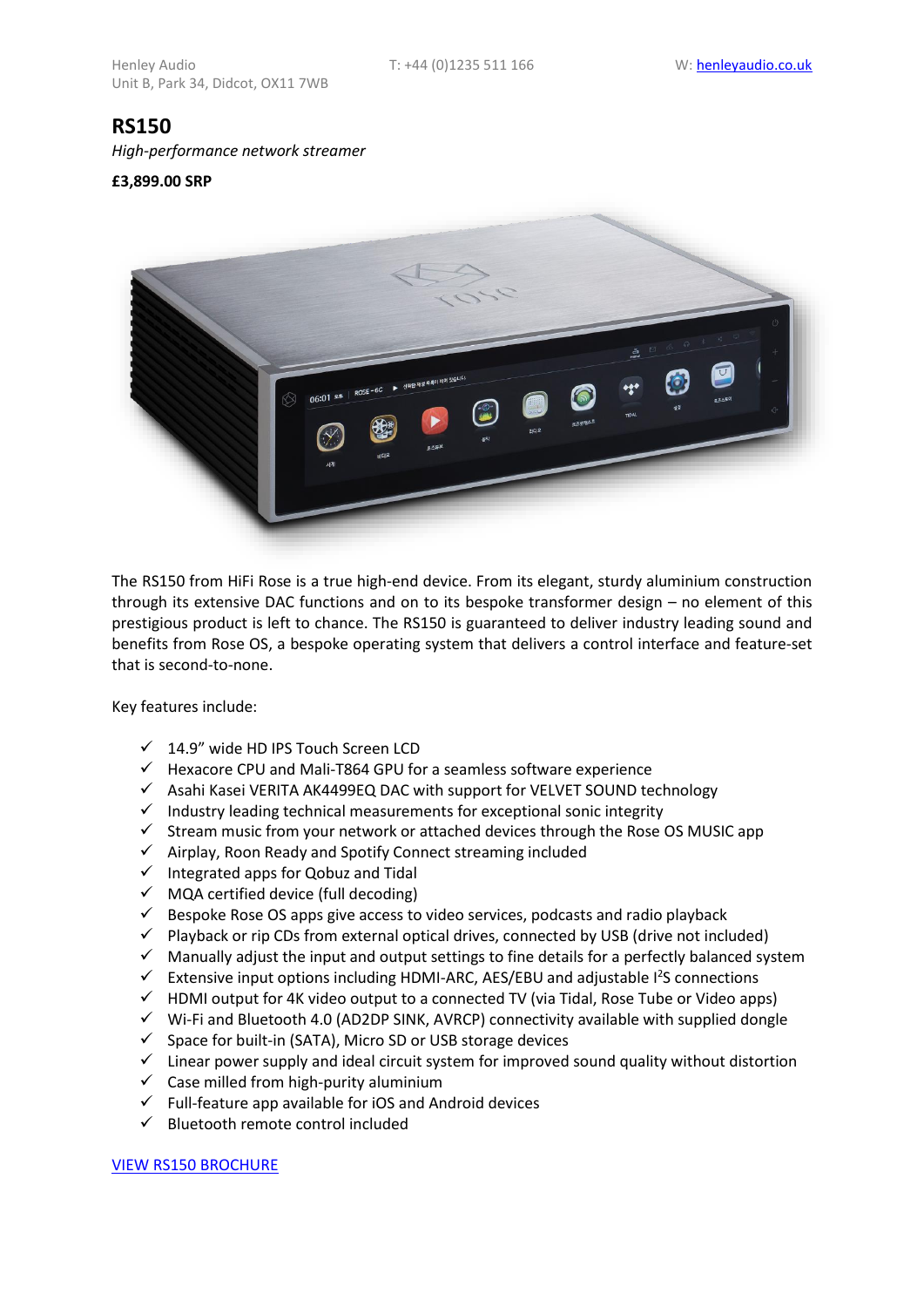For all technical, press and dealership enquiries, please contact Henley Audio through the following means:

*Simon Powell* Henley Audio, Unit B, Park 34, Collett, Didcot, Oxfordshire, OX11 7WB Tel: 01235 511 166 Email: [simon@henleyaudio.co.uk](mailto:simon@henleyaudio.co.uk?subject=Press%20Enquiry) Web: [www.henleyaudio.co.uk](http://www.henleyaudio.co.uk/)

### **Notes for Editors**

#### **Consumer Contact for Publication**

Henley Audio Tel: 01235 511 166 Didcot, Oxfordshire **Email:** [sales@henleyaudio.co.uk](mailto:sales@henleyaudio.co.uk) Web: [www.henleyaudio.co.uk](http://www.henleyaudio.co.uk/) 



#### **About HiFi Rose**

HiFi Rose aims to take you "beyond audio". They make products that sound exceptional, but they also make products that are a joy to experience in both their aesthetic and their operation. The flagship RS150 streamer, DAC and pre-amplifier sets the standard for this aim, and delivers on all fronts one of the most innovative streaming devices the hi-fi industry has seen in recent years.

HiFi Rose is a division of Citech, a Korean software company that was originally founded during the 1960s. All HiFi Rose products are assembled in Korea.



#### **About Henley Audio**

Henley Audio has been importing and distributing industry-leading hi-fi equipment to the UK and Ireland since 1997. With a passion for great sound and a firm focus on brand integrity, we work to deliver excellence in both product and service.

Formed as the result of a management buy-out of Ortofon UK, Henley Designs Ltd. (trading as Henley Audio) operates in-house sales, marketing, service, support and warehouse teams in order to offer the full turn-key solution for suppliers. The brands we represent are not only highly regarded in their own right, but they also share a symbiotic relationship with other brands in our portfolio.

For more information, visi[t www.henleyaudio.co.uk](http://www.henleyaudio.co.uk/)